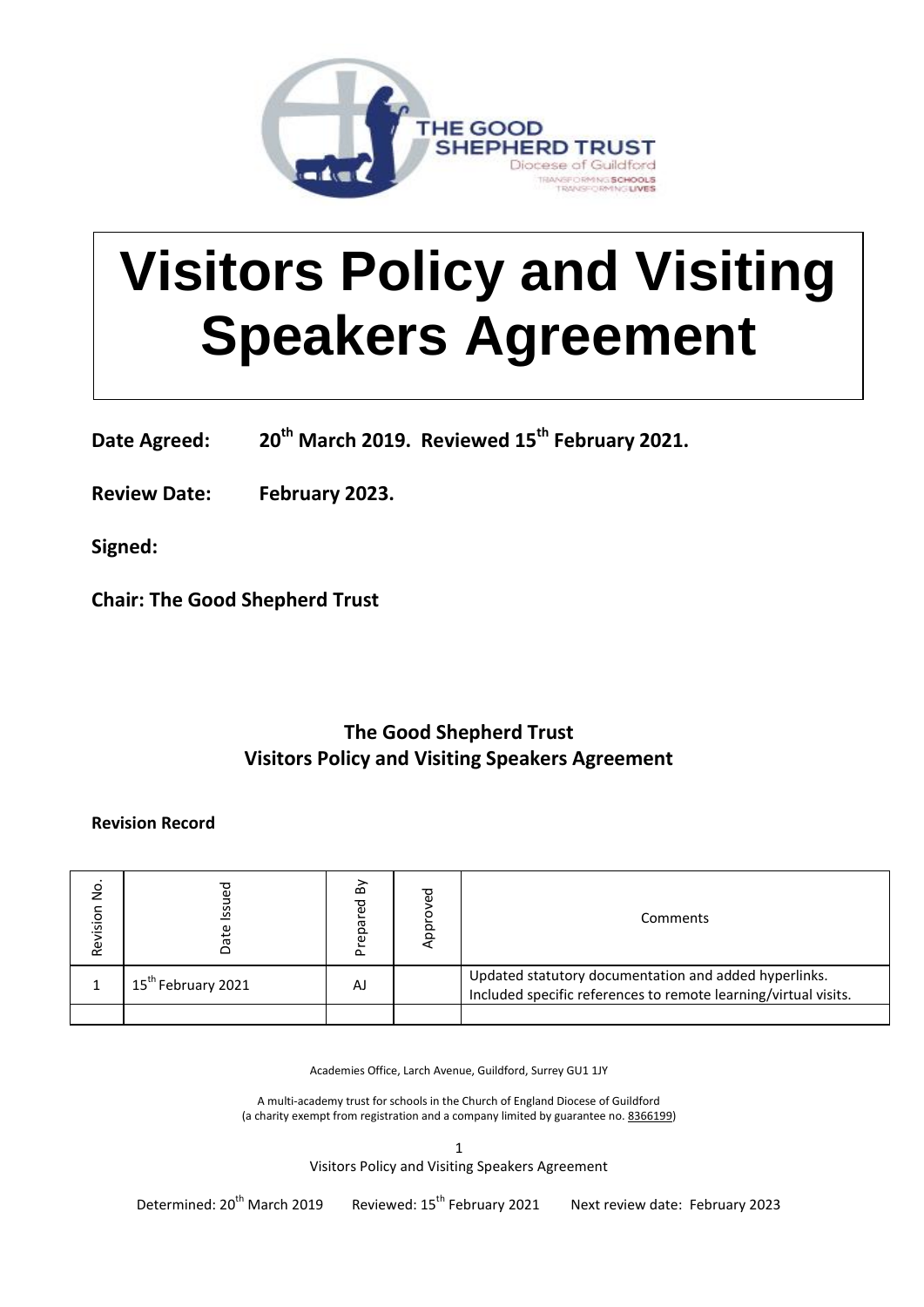## **Visitors Policy and Visiting Speakers Agreement**

This policy is prescribed by The Good Shepherd Trust and is non-statutory. All references to 'the Trust', includes all Trust schools and subsidiary organisations.

This policy should be read in conjunction with the following documentation:

- Child Protection Policy and Safeguarding Policy and all related procedures
- Allegations of Abuse Against Adults Policy
- Whistleblowing Procedure
- Single Equalities Policy and objectives
- **•** Collective Worship Policy

The following national guidelines should also be read when working with thispolicy;

- **[Prevent Duty Guidance](https://www.gov.uk/government/publications/prevent-duty-guidance/revised-prevent-duty-guidance-for-england-and-wales) Home Office April 2019**
- [Keeping Children Safe in Education](https://www.gov.uk/government/publications/keeping-children-safe-in-education--2) DfE 2020 (updated annually each September)
- Working Together to Safeguard Children DfE 2018
- [Promoting fundamental British values as part of SMSC in schools](https://www.gov.uk/government/publications/promoting-fundamental-british-values-through-smsc) DfE 2014

#### **1. Introduction**

Visitors are welcomed and encouraged at Waverley Abbey. They make a contribution to the life and work of the academy in many different ways. However, it is the academy's responsibility to ensure that the security and welfare of its pupils is not compromised at any time.

It is our aim to safeguard all pupils under this responsibility, both during school time and in extra-curricular activities that have been arranged by the academy. The ultimate aim is to ensure the pupils attending our academy, can learn and enjoy all experiences in an environment where they are safe from harm.

It is The Good Shepherd Trust and Waverley Abbey's duty, to establish a clear protocol and procedure for the admittance of external visitors to the academy, which is understood by all staff, LGC members, visitors and parents and conforms to the latest child protection, safeguarding and Prevent duty guidelines.

The academy is deemed to have control and responsibility for its pupils anywhere on the academy site, during normal operating hours, during after school activities and on academy organised and supervised off-site activities. The academy also retains responsibility for safeguarding when pupils' are accessing remote learning opportunities.

The policy applies to:

- All teaching and non-teaching staff employed by the Trust working on any academy site or in the facilitation of remote learning.
- All external visitors entering the academy site during the school day or who provide remote learning opportunities or for after school activities, including peripatetic tutors, sport coaches, and topic related visitors e.g. business people, authors, artists etc.

 $\mathfrak{p}$ Visitors Policy and Visiting Speakers Agreement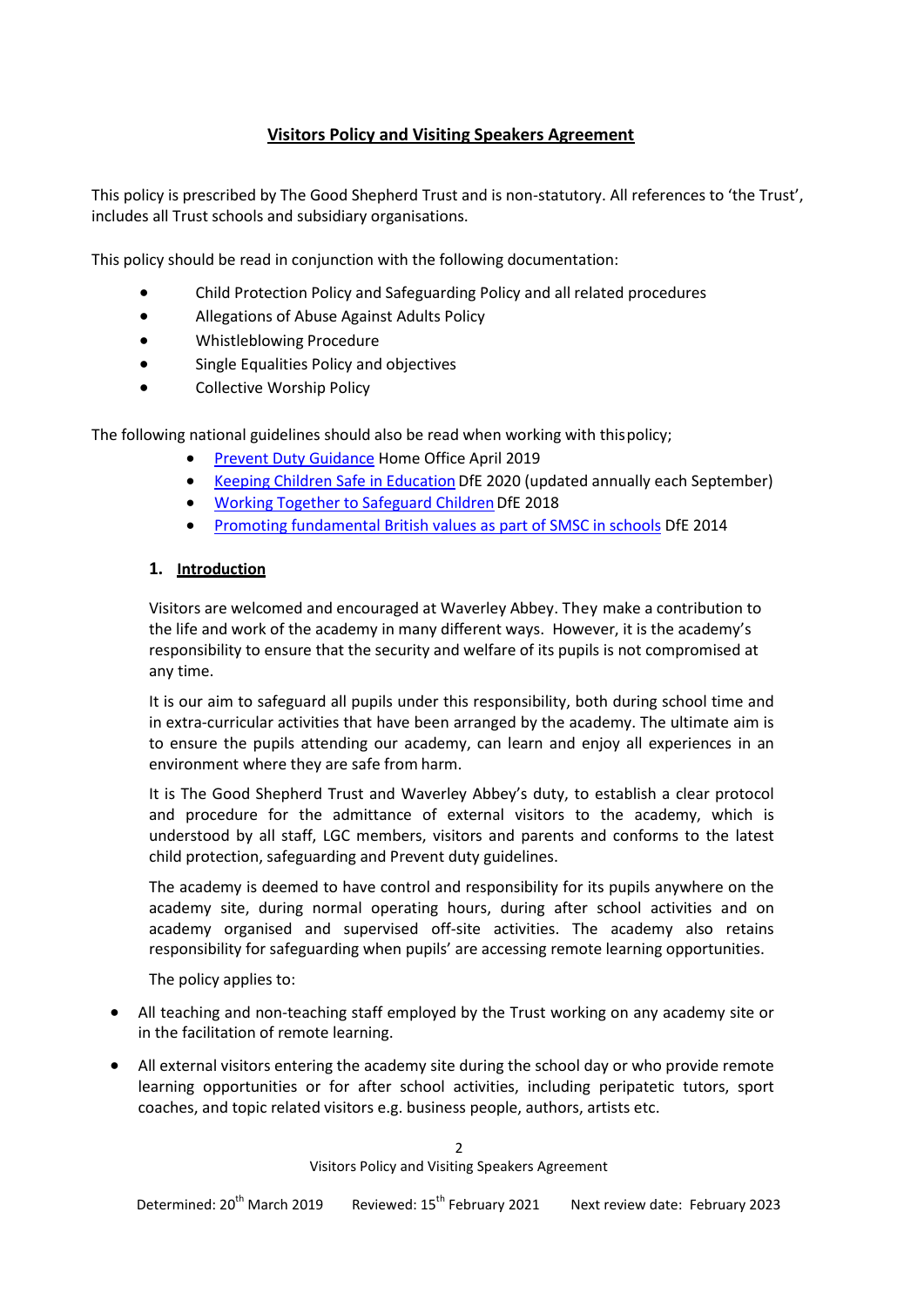- All local governing committee members at the academy and Trust Members and Directors
- All parents/carers
- All pupils
- Visiting professionals, Including Trust Officers, Consultants and Inspectors etc.
- **•** Building and Maintenance Contractors

This policy applies equally to all speakers and visitors invited into Waverley Abbey. It applies equally to those persons who the academy have arranged to undertake remote/virtual learning opportunities with the pupils. The Trust and Waverley Abbey cannot be held responsible for visiting speakers that have been organised privately by other parties/agencies e.g. a parent group, outside of the school day or via remote learning opportunities, that have not been planned and agreed by the academy.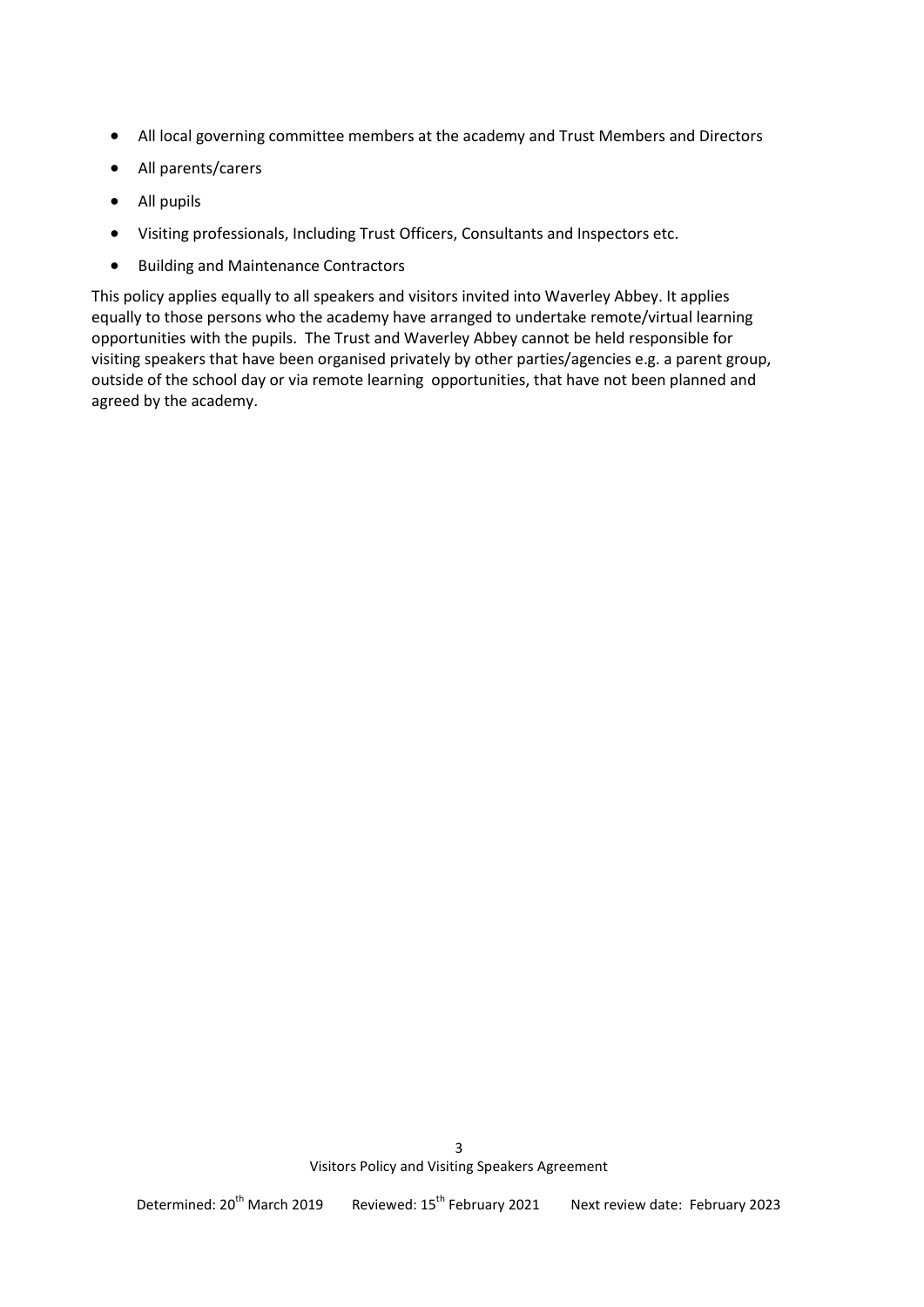#### **2. Visitors invited to theacademy**

Advance permission should normally be granted by the Headteacher, before any visitor is asked to come into the academy or to provide a virtual/remote learning experience for pupils at the academy. At least one week in advance of the planned visitor, the Headteacher should be given a clear explanation as to the relevance and purpose of the visit, intended date and time for the visit and if applicable, the checklist (Appendix 1) and Page 1 of Appendix 2 completed, in order to consider granting approval.

#### **In school visits**

- All visitors must report to reception first-they must not enter the academy via any otherentrance.
- At reception, all planned visitors must state the purpose of their visit and who has invited them. They should be ready to produce formal photographic identification to verify their identity – planned visitors should be informed of the need to provide this in advance of their visit.
- All visitors will be asked to sign in.
- All visitors will be required to wear a visitor's badge for the duration of their visit.
- All visitors will be asked to read the child protection and safeguarding guidance, be made aware of who the DSLs are, how to report any concerns which they may experience during their visit and general health and safety/fire information and lock down procedures.
- Visitors will then be escorted to the point of contact or their point of contact will be asked to come to reception to receive the visitor. The contact will then be responsible for them for the duration of their time on site.
- At no point should a visitor be left unsupervised with children. The Headteacher should use their professional judgment regarding DBS clearance etc. concerning the need to escort or supervise visitors throughout their visit.
- In the event of a fire alarm/drill, the visitor should be accompanied to the assembly point on the field
- On departing from the academy, visitors should leave via reception, sign out and return their visitors badge toreception.
- Page 2 of Appendix 2 should be completed, if applicable. Check with the Headteacher.

#### **Visitors whose purpose is to work with pupils in some capacity:**

- Visitors may work with pupils in a variety of capacities, for example, to support the delivery of a lesson, normally accompanied by a member of staff, to meet with small groups of students or individuals or alternatively they may be working with a student on a one to one basis e.g. Children's services or health professionals.
- Staff should ensure all normal visitor policy requirements are followed.
- Any visitor who cannot produce evidence of a successfully clear DBS Check, must not be left alone with pupils at any point. This includes: whole class, small group teaching, one

4 Visitors Policy and Visiting Speakers Agreement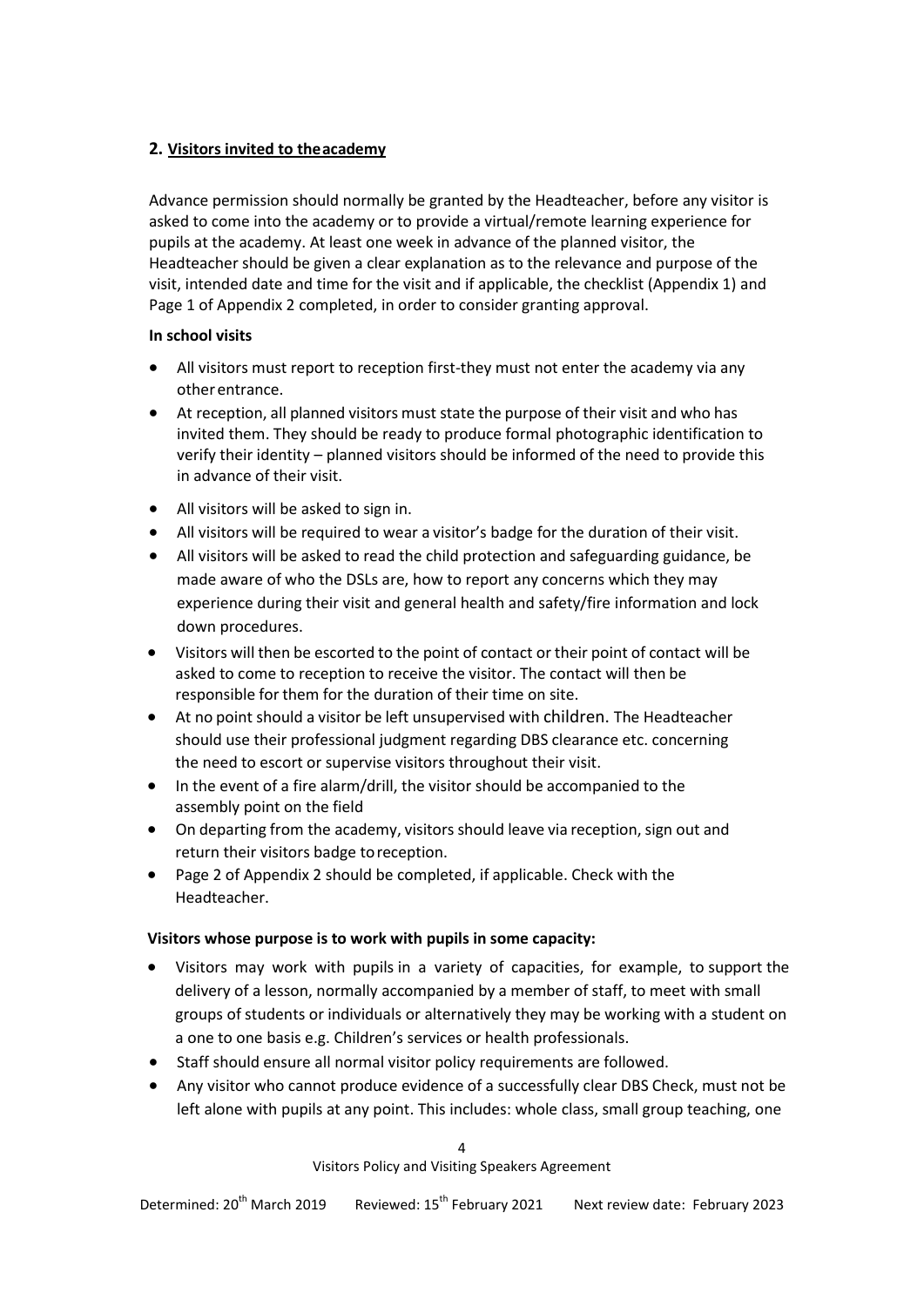to one interviews of students, remote/virtual learning experiences or escorting by students around the building.

Only if a visitor has satisfactory DBS clearance, has satisfied the school's child protection and safeguarding policy, the school are satisfied that there are no safeguarding concerns and has been approved by the Headteacher, they may work with pupils unaccompanied. This must be agreed in advance.

- Regular visitors to the academy must have Trust DBS clearance, either undertaken by the centre or the individual academy. They should appear on the academy's single central record.
- Any visitor delivering a lesson, virtual/remote learning opportunity or act of collective worship, must comply with the requirements of the visiting speakers' policy and complete the visitor/speakers agreement prior to their visit (Appendix 3).

#### **Virtual/remote learning visits**

- Please see the school's remote learning plan and remote learning risk assessment for further information [https://www.waverley](https://www.waverley-abbey.surrey.sch.uk/attachments/download.asp?file=457&type=pdf)[abbey.surrey.sch.uk/attachments/download.asp?file=457&type=pdf](https://www.waverley-abbey.surrey.sch.uk/attachments/download.asp?file=457&type=pdf)
- Visitors speaking 'remotely' should adhere to the same policies and rules as outlined in Appendix 3 and detailed throughout this policy.
- The speaker should not undertake any activity with children, without at least one other member of academy staff present.
- Children should not provide any personal details to the speaker or undertake the activity where any details regarding their location etc. could be disclosed to anyone else who is part of the virtual learning experience.
- The session should not be recorded by any participant, including the speaker, without the express permission of the academy. The academy will have needed to gain the permission of parents to record any virtual activity involving their children, in advance. If a session is recorded, it should not be released to the speaker without the express permission of all parents of children who are part of the 'meet'.
- The academy will always be the 'host' of the virtual experience.
- Academy email accounts held by the children for the purposes of remote learning, will not be permitted to be used if a group of parents or children organises a 'meet' that has not been pre-agreed by the academy and is in line with this policy.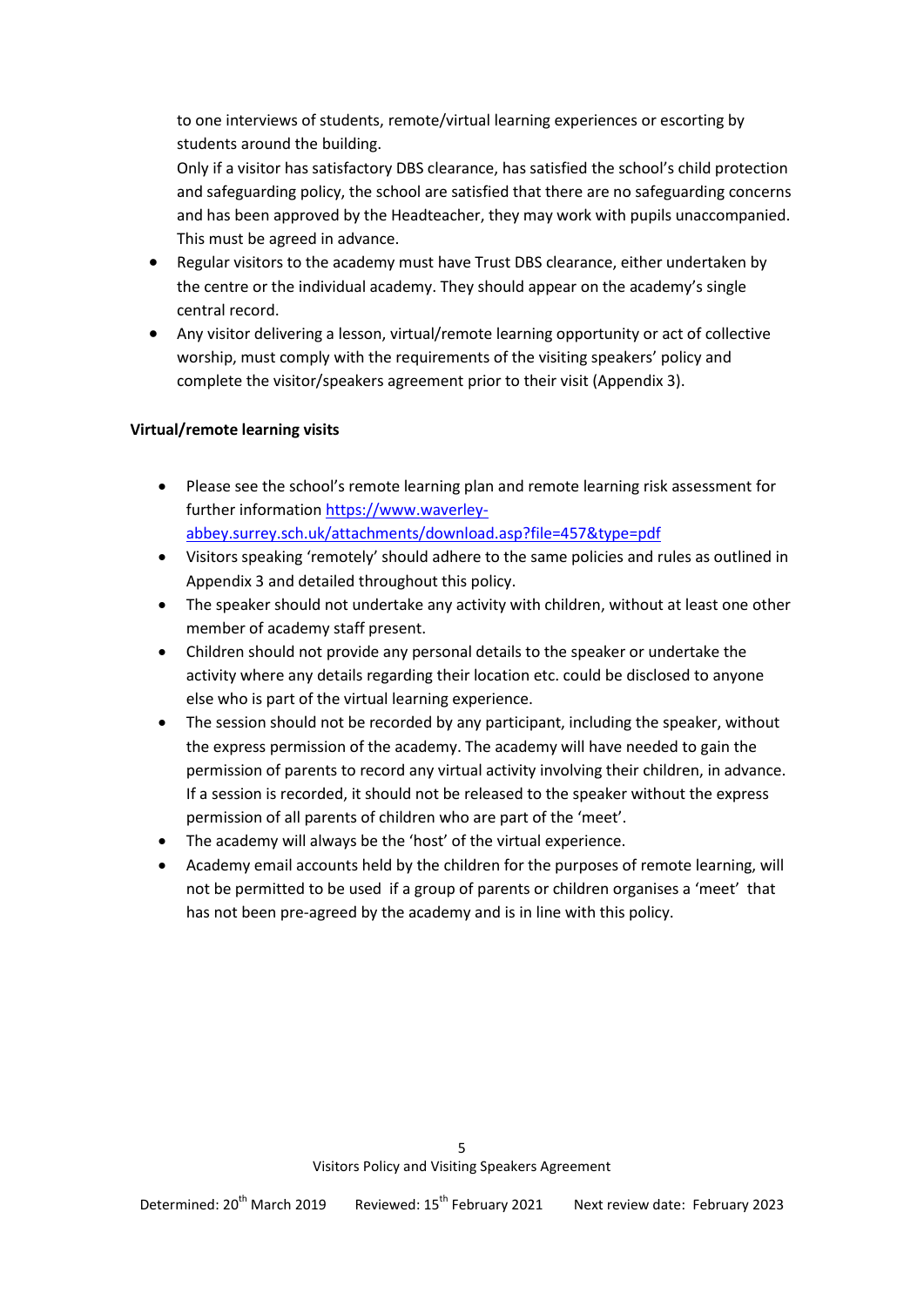#### **3. Use of external agencies and speakers**

At Waverley Abbey we encourage the use of external agencies or speakers to enrich the experiences of our pupils; however we will positively vet those external agencies, individuals or speakers who we engage to provide such learning opportunities or experiences for our pupils.

We ensure that we do not unwittingly use agencies that contradict each other with their messages or that are inconsistent with, or are in complete opposition to, the Trust and academy's ethos, values and fundamental British Values. We must be aware that in some instances the work of external agencies may not directly be connected with the rest of the school curriculum and so we need to ensure that this work will be of benefit to our pupils. The academy will not permit separation by gender at any academy events.

When considering organising a visitor/speaker, the relevant staff member must complete Appendix 1 and Page 1 of Appendix 2, in conjunction with the Headteacher, in order to assess and vet the suitability and effectiveness of input from external agencies or individuals to ensure that:

- Any messages communicated to pupils support fundamental BritishValues and the Trust and academy's ethos and values
- Any messages communicated to pupils do not marginalise any communities, groups orindividuals
- Any messages communicated to pupils do not seek to glorify criminal activity or violent extremism or seek to groom or radicalise pupils through extreme or narrow views of faith, religion or culture or otherideologies
- Activities are properly embedded in the curriculum and clearly mapped to schemes of work to avoid contradictory messages orduplication
- Activities are matched to the age and maturity level of the pupils

If the Headteacher of the academy has any concerns during the vetting process, relevant information will be passed on to CSPA/LADO /Police as appropriate.

The member of staff responsible for booking the speaker must ensure the visitor/speaker agreement form (Appendix 3) is read and signed. This needs to be completed, signed and returned to the academy before the visit or presentation can begin.

The member of staff who organised the visitor/speaker should review/evaluate the visitor/speaker by completing Page 2 of Appendix 2. Any concerns should be reported to the Headteacher as the Single Point of Contact (SPoC) or a Designated Safeguarding Lead (DSL) immediately. If concerns are raised, the SPoC/DSL will take action to address the concern in line with the academy's Child Protection and Allegations of Abuse Against Adults, policies and procedures. Records will be maintained and necessary parties including the Headteacher, DSLs, Chair of the local governing committee and Trust DSL informed.

We recognise, that the ethos of our academy is to encourage pupils to understand opposing views and ideologies, appropriate to their age, understanding and abilities, and to be able to actively engage with them in informed debate, and we may use external agencies or speakers to facilitate and support this.

> 6 Visitors Policy and Visiting Speakers Agreement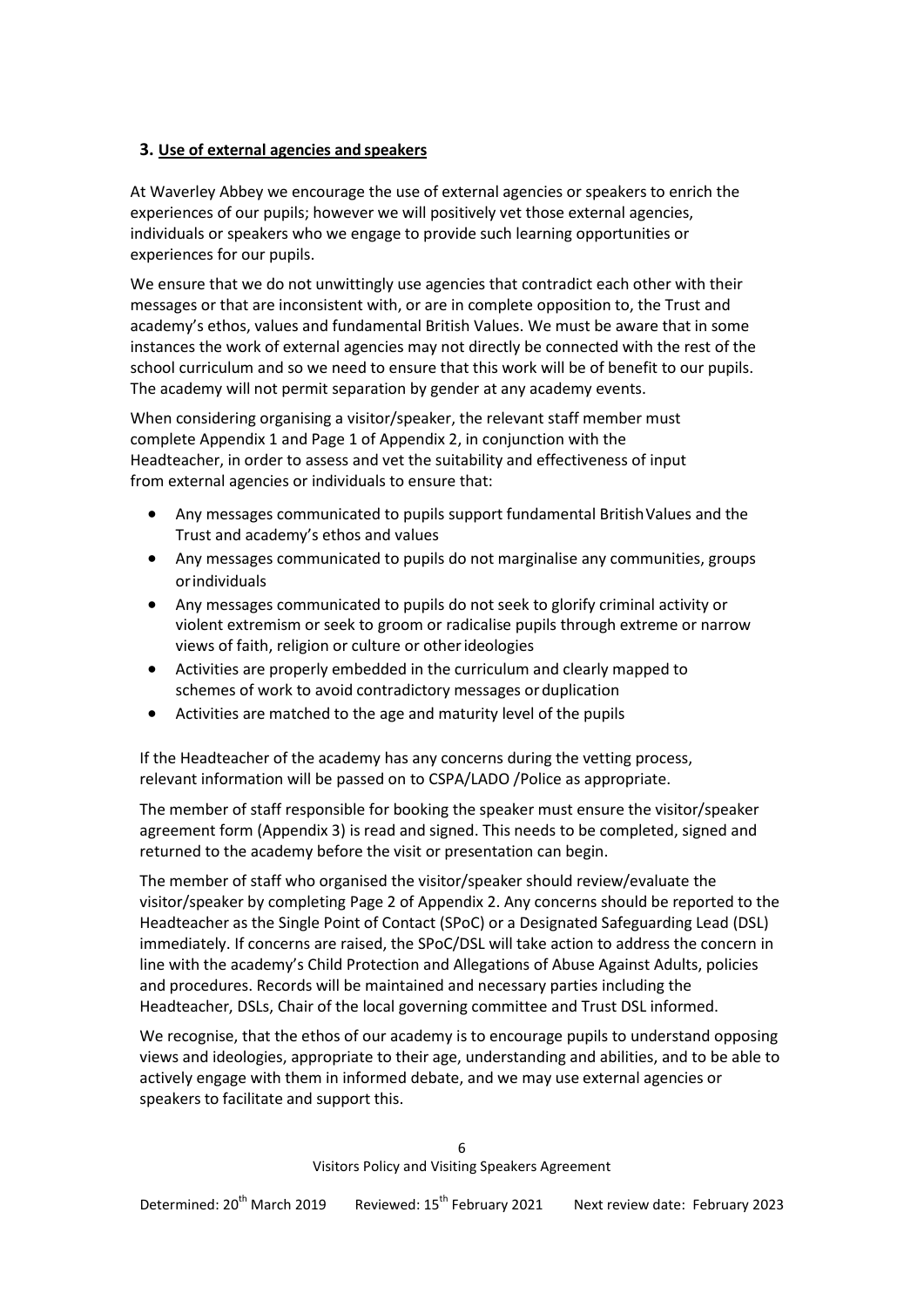Therefore by delivering a broad and balanced curriculum, augmented by the use of external sources where appropriate, we will strive to ensure our pupils recognise risk and build resilience to manage any such risk themselves where appropriate to their age and ability; also to help pupils develop the critical thinking skills needed to engage in informed debate.

#### **4. Unknown/uninvited visitors to the academy**

- Any visitor to the academy site who is not wearing an identity badge, should be politely challenged to enquire who they are and what their business is on the academy site. They should then be escorted to reception to sign in and be issued with a visitor's identity badge if their identity is confirmed.
- In the event that the visitor refuses to comply, they should be asked to leave the site immediately and the Headteacher should be informed immediately.
- The Headteacher and/or members of the Senior Leadership Team will consider the situation and decide if it is necessary to inform the police. If the visitor refuses to leave and/or is deemed to be posing any safeguarding risk to pupils or staff, or becomes abusive or aggressive, the police will be called. This applies equally to parents.

## **5. Local Governing Committee Members and Trust Directors**

- All local governing committee members and Trust Directors have DBS clearance.
- Local governing committee members should wear ID at all times and Trust Directors must wear visitor's identification.
- Local governing committee members and Trust Directors must sign in and out at the school reception.
- New local governing committee members will be made aware of the policy and should become familiar with its procedures as part of their induction.

#### **6. Contractors (including buildings and maintenance)**

The academy will ensure that any contractor, or any employee of the contractor, who is to work in the academy has been subject to the appropriate level of DBS check. Contractors engaging in regulated activity will require an enhanced DBS certificate, including barred list information. For all other contractors who are not engaging in regulated activity, but whose work provides them with an opportunity for regular contact with children, an enhanced DBS check, not including barred list information will be required. In considering whether the contact is regular, it is irrelevant whether the contractor works on a single site or across a number of sites.

Under no circumstances should a contractor in respect of whom no checks have been obtained be allowed to work unsupervised, or engage in regulated activity. If a contractor working at the academy is self-employed, the academy should consider obtaining the DBS check, as self-employed people are not able to make an application directly to the DBS on their own account.

- Contractors must follow the same procedure for visitors as outlined in section 2 above, including having their identity checked upon arrival.
- Contractors will be expected to adhere to Health and Safety regulations and ensure that safe working practices are followed at all times. A copy of the Health and Safety Policy can be provided upon request from the academy office. It is also available on the

7 Visitors Policy and Visiting Speakers Agreement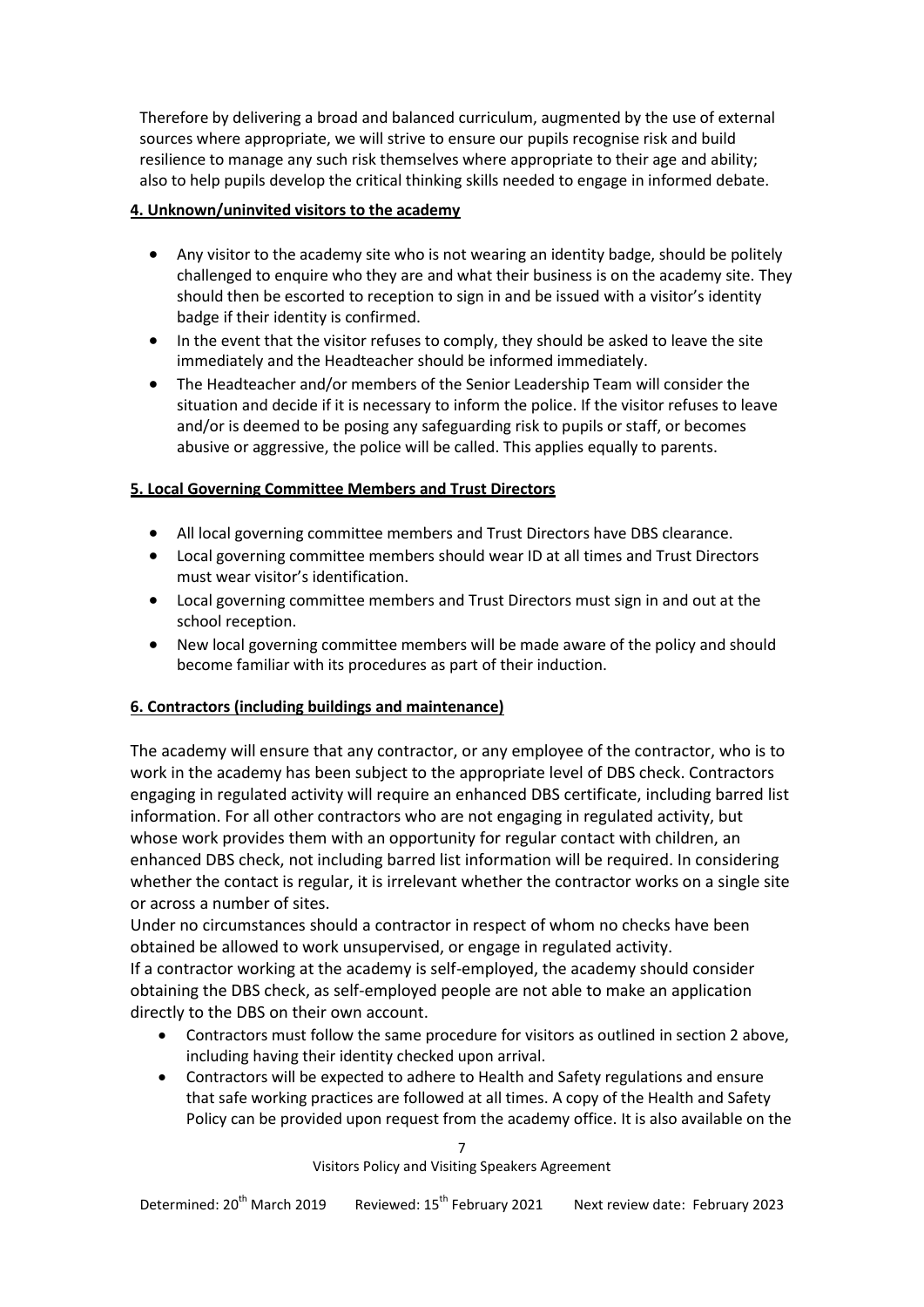policy page of the academy website [https://www.waverley](https://www.waverley-abbey.surrey.sch.uk/page/?title=Policies&pid=39)[abbey.surrey.sch.uk/page/?title=Policies&pid=39](https://www.waverley-abbey.surrey.sch.uk/page/?title=Policies&pid=39)

- Contractors on site who are not recognised, or who are not appropriately badged, should be politely challenged and the procedure followed as in section 4 above.
- All contractors related to the maintenance of the building, are invited to read and sign the Asbestos Management folder upon their arrival at the academy and prior to the commencement of any works.

#### **7. Staff Development**

As part of their induction, new staff will be made aware of this policy and will be asked to ensure compliance with its procedures at all times.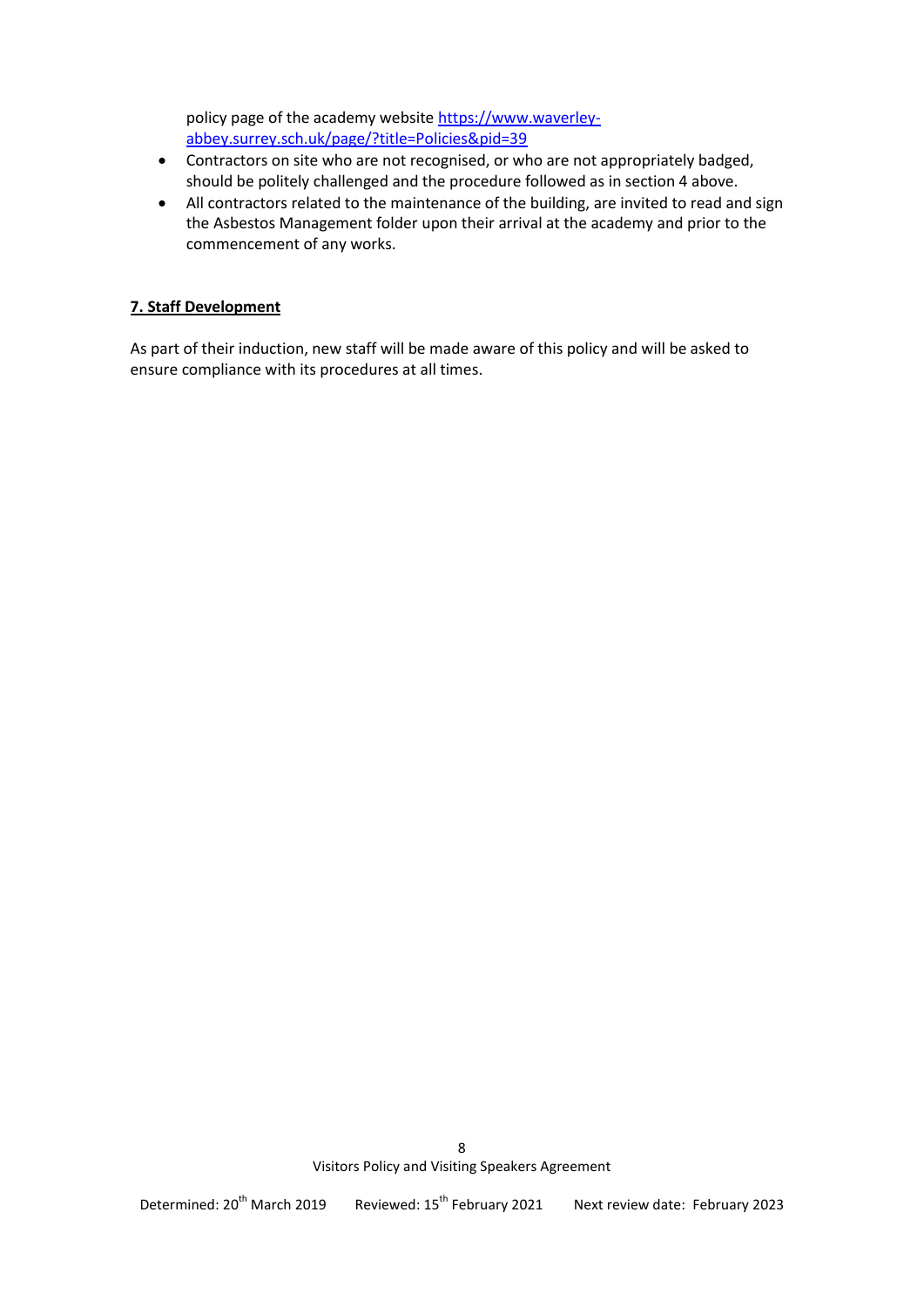# **Appendix 1: Checklist for Vetting Visitors/Speakers**

#### **Name of Visitor/Speaker:**

#### **Date assessment undertaken:**

|                                                   | <b>Vetting procedures</b>                                                                                                                                                        | <b>Notes</b>                                    |
|---------------------------------------------------|----------------------------------------------------------------------------------------------------------------------------------------------------------------------------------|-------------------------------------------------|
|                                                   | How did the academy find the visitor/speaker?<br>Was he/she recommended by a trustworthy<br>person/organisation?                                                                 | <b>Complete and attach Page 1 of Appendix 2</b> |
|                                                   | Does the academy have the visitor/speaker's<br>CV/biography? Are there any concerns it has<br>raised? Does the academy have any known<br>safeguarding concerns about the person? |                                                 |
|                                                   | Does the visitor/speaker have appropriate DBS<br>checks in place?                                                                                                                |                                                 |
|                                                   | Does an internet search about the visitor/speaker<br>raise any concerns?                                                                                                         |                                                 |
|                                                   | Can the visitor/speaker provide references of other<br>schools where he/she has spoken?<br>What is the feedback from those referees?                                             |                                                 |
|                                                   | Is it possible to meet with the visitor beforehand?<br>Are there any concerns?                                                                                                   |                                                 |
|                                                   | Have you discussed the academy's expectations<br>with the visitor/speaker?<br>Do they understand the purpose of their visit and<br>any rules the academy has in place?           |                                                 |
| Is the person considered suitable to visit/speak? |                                                                                                                                                                                  | <b>Yes</b><br>No                                |
|                                                   | If no, please state the reason/s for this:                                                                                                                                       |                                                 |
|                                                   | Is a risk assessment, further advice or action required? Yes                                                                                                                     | No                                              |
|                                                   | If yes, please add below or attach further details:                                                                                                                              |                                                 |

**Any other comments/notes: Approval provided by the Headteacher: Date:**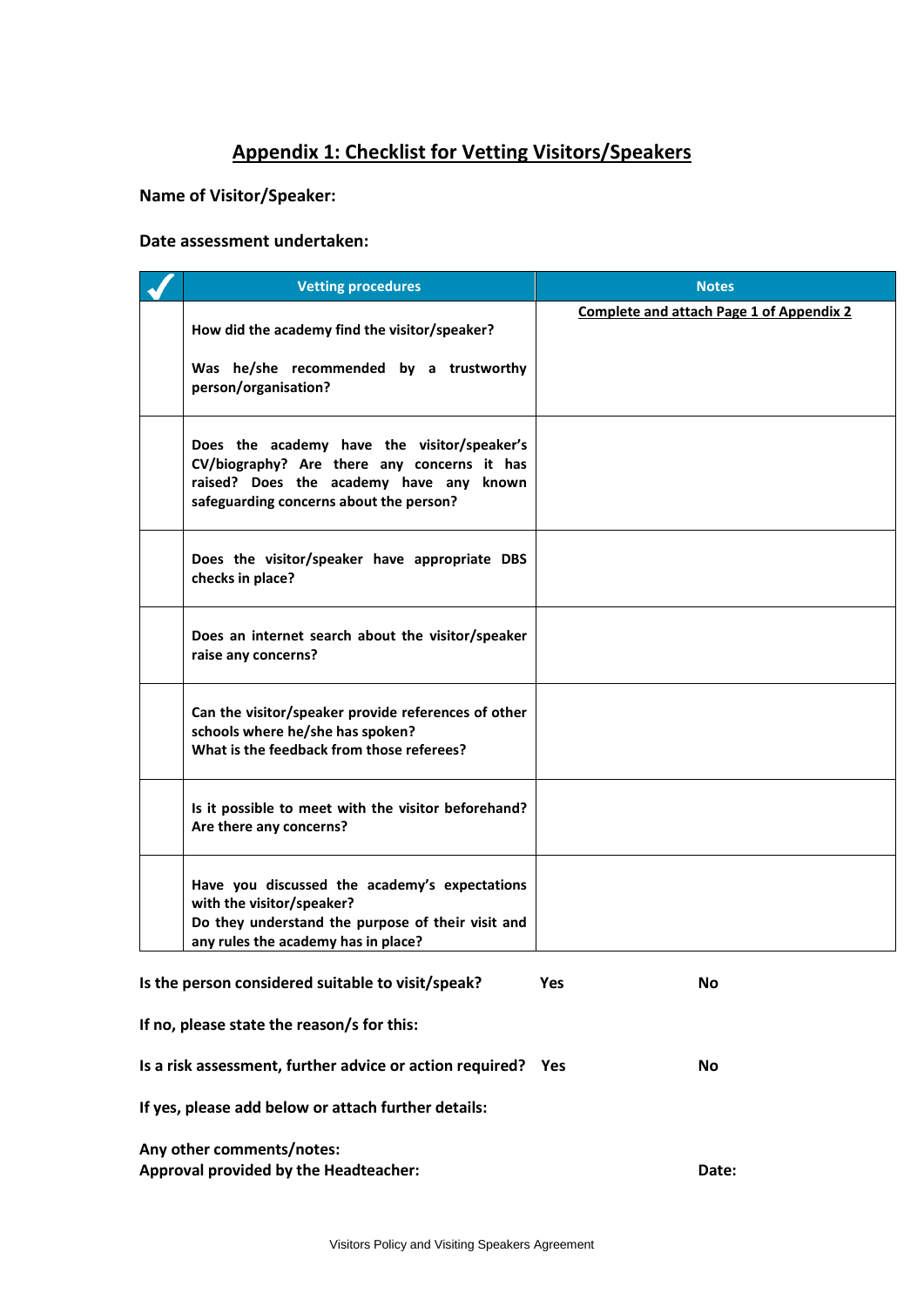# **Appendix 2: Evaluating the impact of visitors/speakers PAGE 1**

#### **Visitor/speaker details**

| Name of visitor/speaker   |  |
|---------------------------|--|
| Year group(s) addressed   |  |
| Nature/topic of the visit |  |
| Date of the visit         |  |

#### **Aims of the visit/talk**

|  | Aim of the visit (please tick all that apply):                                          |  |  |  |
|--|-----------------------------------------------------------------------------------------|--|--|--|
|  | Improve subject engagement                                                              |  |  |  |
|  | Raise self-esteem/improve personal or social skills                                     |  |  |  |
|  | Improve attitudes to learning                                                           |  |  |  |
|  | <b>Promote British Values</b>                                                           |  |  |  |
|  | Contribute to the development of spiritual, moral, social and cultural (SMSC) education |  |  |  |
|  | <b>Enrich the curriculum</b>                                                            |  |  |  |
|  | As part of the academy programme for collective worship                                 |  |  |  |
|  | Other (please list):                                                                    |  |  |  |
|  |                                                                                         |  |  |  |
|  |                                                                                         |  |  |  |

#### **Pre-visit assessment**

**Why do you think that this speaker/visitor is necessary or beneficial? Note any evidence you have (e.g., observations on behaviour, learning observations, or progress and attainment information). Has the checklist for vetting visitors/speakers been undertaken?**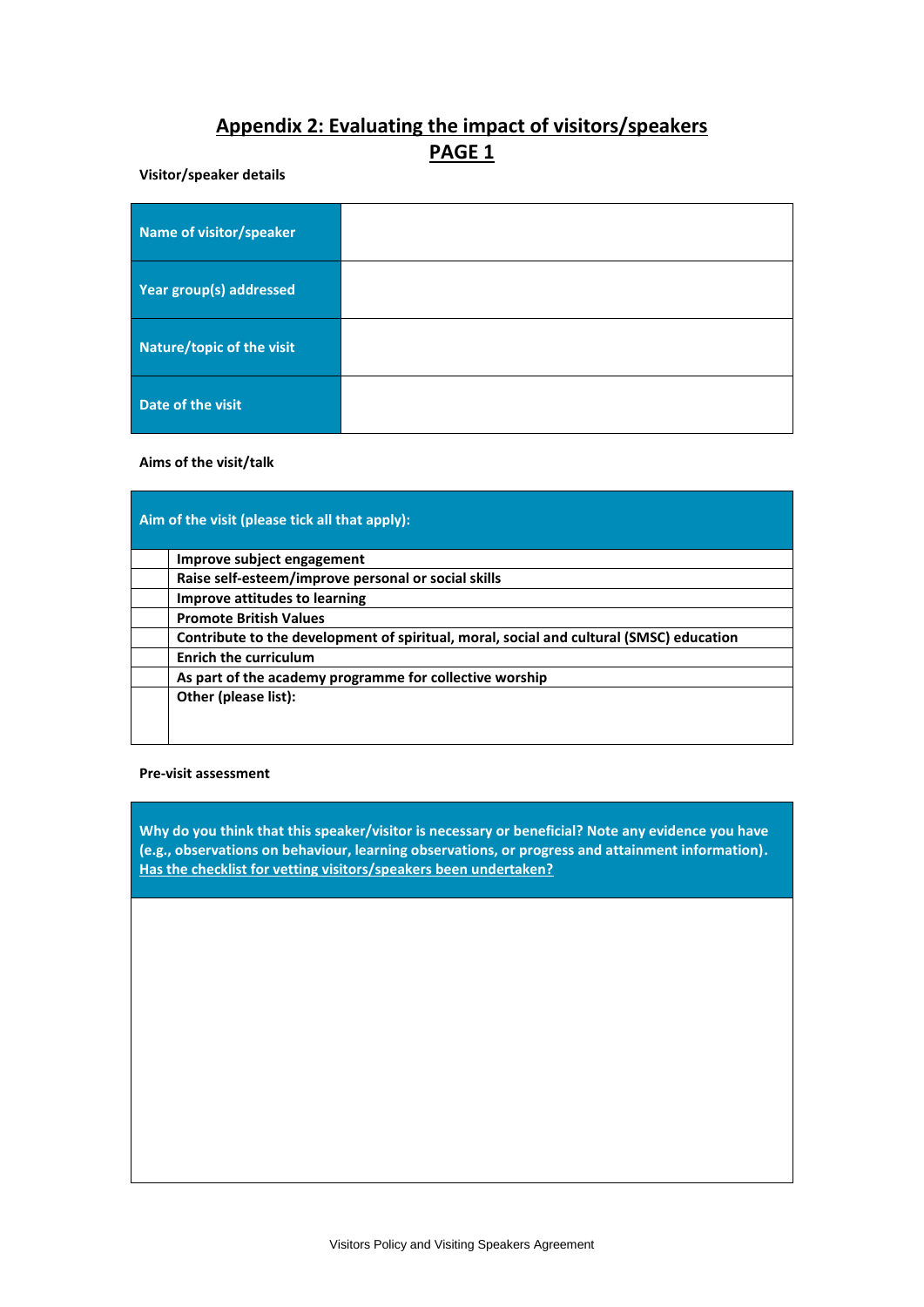## **PAGE 2**

**Post-visit assessment**

**Reassess the evidence above, including the checklist. Have there been any changes?**

**What were the pupils' reflections on the visitor/speaker?**

**Would you recommend this speaker/visitor again? Why or why not?** 

**If there are any concerns of a safeguarding nature, they should be reported to the Headteacher as SPoC or a DSL in their absence immediately.**

**Signed:**

**Print name: Date:**

**Ensure that a copy of this report is provided to the Headteacher and DSL: Debs Morris**